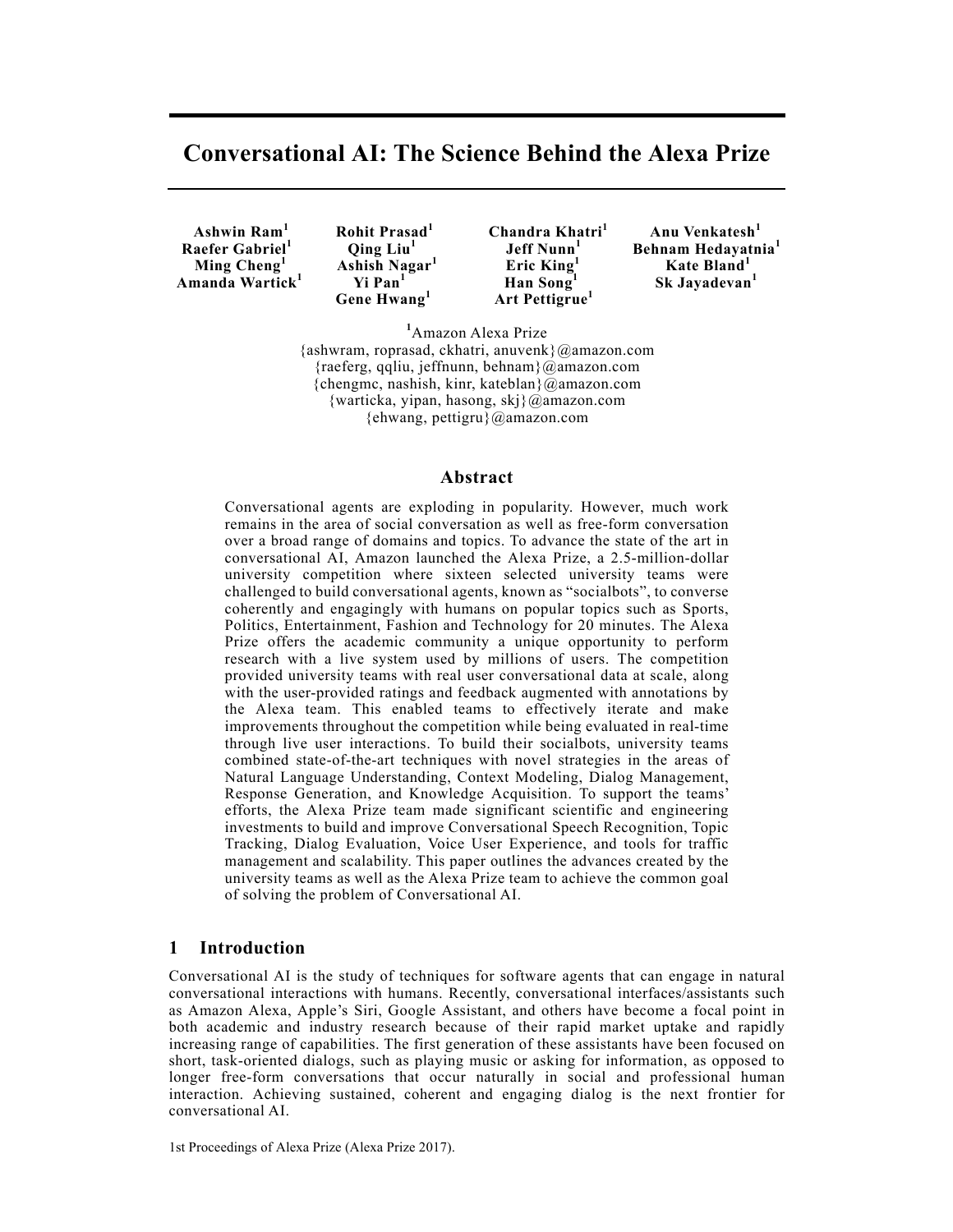Current state-of-the-art systems are still a long way from being able to have natural everyday conversations with humans (Levesque, 2017). There are several major challenges associated with building conversational agents: Conversational Automatic Speech Recognition (ASR) for free-form speech, Natural Language Understanding (NLU) for multi-turn dialogs, Conversational Datasets and Knowledge Ingestion, Commonsense Reasoning, Context Modeling, Dialog Planning, Response Generation, Natural Language Generation (NLG), Sentiment Detection, Inappropriate Response Filtering (e.g. profanity, inflammatory opinions, inappropriate jokes, hate speech), Personalization, Conversation Evaluation, and Conversational Experience Design.

Although conversational AI is still in its infancy, several leading university research teams are actively pushing research boundaries in this area (Weizenbaum, 1966; Sordoni et al., 2015; Vinyals et al., 2015). Access to large-scale data and real-world feedback can drive faster progress in research. To address this challenge, Amazon announced the Alexa Prize on September 26, 2016, with the goal of advancing research in Conversational AI. Through the Alexa Prize competition, participating universities were able to conduct research and test hypotheses by building socialbots were released to the general Alexa user base. Users interacted with socialbots via the "Alexa, let's chat" experience, engaged in live conversations, and left ratings and feedback for teams at the end of their conversations.

The university teams built socialbots using the Alexa Skills Kit (ASK, Kumar et al., 2017). Amazon did the ASR to convert user utterances to text and Text-To-Speech (TTS) to render text responses from socialbots in voice for the users. All intermediate steps, including NLU, Dialog Modeling, etc., were handled by socialbots, although teams were allowed to leverage the standard NLU system that is provided with ASK. Teams were also provided with live news feeds to enable their socialbots to stay current with popular topics and news events that users might want to talk about. The Alexa Prize team did conversational intent tracking, topic detection, offensive speech detection, conversational quality evaluation, traffic allocation, and scalability along with the Socialbot Invocation and Feedback Framework to enable live deployment to a large user base consisting of millions of Alexa customers.

For evaluation, we decided not to focus on the Turing Test (Turing, 1950). The goal was not to ask users to guess whether they were speaking with an AI agent or to get it to reveal itself through clever questioning. Users knew that the conversationalist at the other end was a machine; the goal, instead, was to enable users to have the best conversations that they could, conversations that were coherent, relevant, interesting, and kept users engaged as long as possible. We expect the grand challenge of 20 minute conversations will take multiple years to achieve, and the Alexa Prize was set up as a multi-year competition to enable sustained research on this problem.

Despite the difficulty of the challenge, it is extremely encouraging and satisfying to see the work the inaugural cohort of the Alexa Prize has done and what they have achieved at the end of year one of the competition. This paper describes the scientific and engineering advancements brought by university teams as well as the Alexa Prize team over the course of the year. Section 2 provides information on the conversational experience that was designed for Alexa users to interact with and provide feedback to the socialbots, as well as the developer experience for university teams participating in the competition. Sections 3 and 4 describe the software frameworks and architecture developed to support the competition. In Section 5 we describe the scientific advancements made on several problems in Conversational AI, and Section 6 provides results and findings.

### **2 Customer Experience**

The Alexa Prize team focused on enhancing the customer experience (CX) for two customer groups. The first were the Alexa customers, who were the end-users for university socialbots. The second was the university teams building the socialbots. This section describes the approaches taken to anticipate, meet, and address the needs of each group.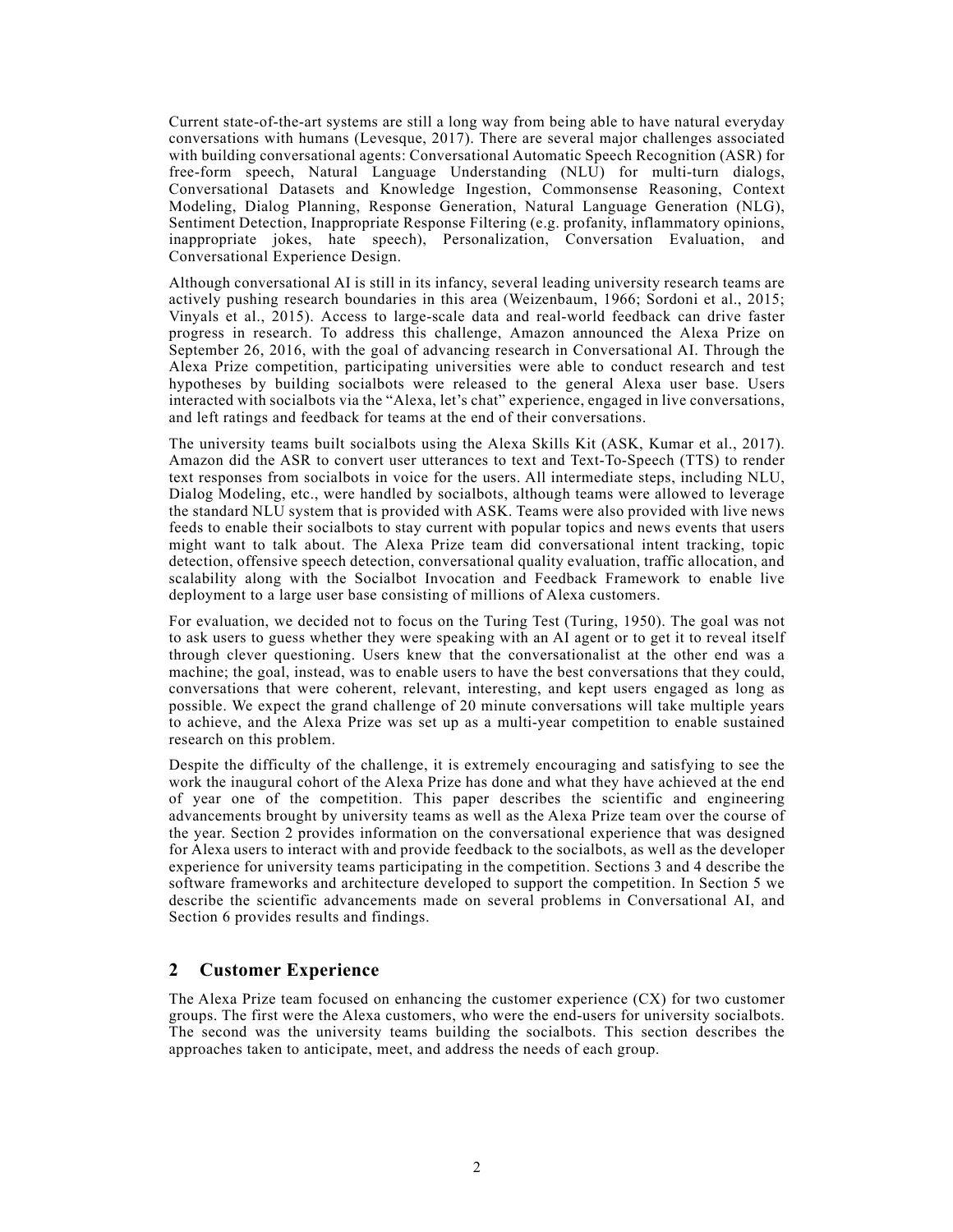#### **2.1 CX for Alexa Users**

While the Alexa Prize had clear scientific goals and objectives, Alexa users played a key role of providing feedback on the socialbots and helping us determine which socialbots were the most coherent and engaging by rating their interactions. With these users driving the direction and result of the competition, it was important for us to make sure the Alexa Prize experience was easy to interact with, that we acquired and retained a high volume of users to ensure the teams received the data points and feedback needed to improve their socialbots.

For customer experience, we didn't want users to individually enable, interact with, and keep track of 15 different socialbots. We also needed to set expectations with users that they were interacting with early-stage systems that were still in development and not necessarily as polished as a finished product would be. In addition, we wanted to be able to randomize socialbots without revealing their identity in order to receive unbiased ratings from users. To accomplish these goals, we designed and implemented the Alexa Prize skill with a natural invocation phrase that is easy to remember ("Alexa, let's chat", "Alexa, let's chat about <topic>", and common variants). The user heard a short editorial that educated them about Alexa Prize and instructed them on how to end the conversation and provide ratings and feedback. The editorial changed as needed to keep the information relevant to different phases of the competition. We kept it succinct and interesting so we would not lose the user's attention before they even had a chance to speak with a socialbot. The editorial and instructions changed as needed to keep the information relevant to the different phrases. For example, at the initial public launch on May 8, 2017, when the 15 socialbots were still in their infancy, the Alexa Prize skill started with the following editorial: "Hi! Welcome to the Alexa Prize Beta. I'll get you one of the socialbots being created by universities around the world. When you're done chatting, say stop."

After listening to the editorial, the user was handed off to one of the competing socialbots selected at random. The socialbots were certified as ASK skills and included in the Alexa Prize skill. Socialbots began the conversation with a common introduction phrase ("Hi, this is an Alexa Prize socialbot") without revealing their identity. The user could exit at any time, and was prompted to provide a verbal rating ("How do you feel about speaking with this socialbot again?") and offer additional freeform verbal feedback without knowing which socialbot they interacted with. Ratings and feedback were provided to individual teams to help them improve their socialbots.

When the Alexa Prize experience launched, we had to ensure that the socialbots received a high volume of usage data to train and improve their models despite the fact that their conversational ability was still rudimentary. There was considerable mainstream press and media following the announcement of the Alexa Prize on September 26, 2017, and every effort was made by the Alexa Prize team to maintain awareness of the challenge and the upcoming opportunity for Alexa users to become a partner in the process. Amazon promoted the competition, and Alexa Prize team worked to design exit editorials that would encourage users to provide feedback by (initially) asking them to help university teams improve their experience and (for semifinals) asking them to help evaluate socialbots and select finalists. The Alexa Prize experience was promoted through Alexa customer and developer emails, social media, blogs, and third-party publications to ensure that users remained engaged up to the Alexa Prize finals.

The carefully timed promotions resulted in high traffic during key phases of the completion. We provided load testing and scalability tools and assistance to teams to help them scale to high levels of production traffic. During the semifinals phase, which took place from July 1 to August 15, 2017, Alexa users helped determine which socialbots would advance to the final round based upon their feedback ratings. In total, users had over 40,000 hours of conversations spanning millions of interactions over the course of the competition from public launch on May 8, 2017, to finalists' code freeze on November 7, 2017.

### **2.2 CX for University Teams**

Students and faculty working on the competition were key customers for Alexa Prize, and we engaged with them as developer partners. To support socialbot development, the teams were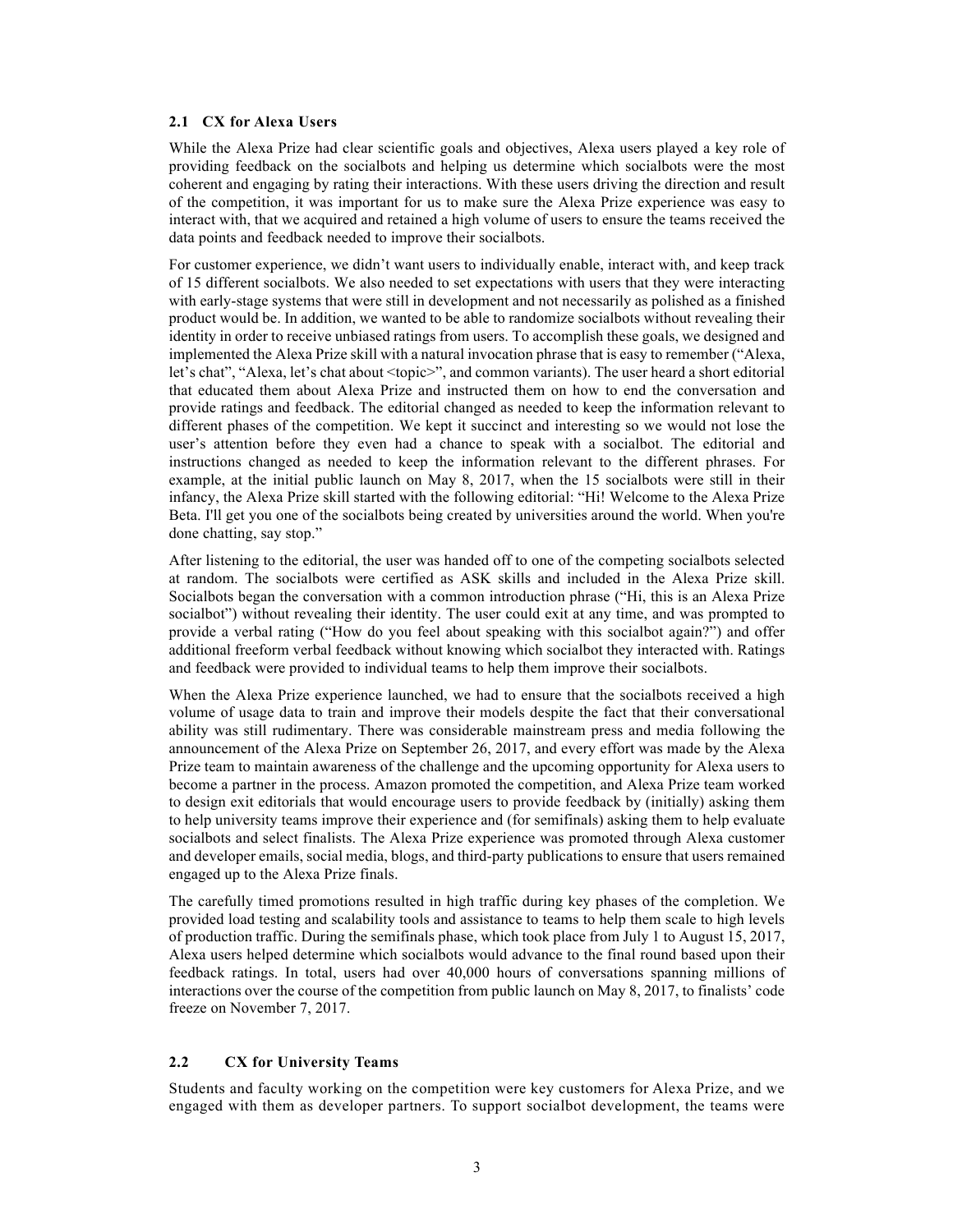provided with unique access to Amazon Alexa resources, technologies, and personnel. The resources are outlined below.

### **2.2.1 Alexa Prize Summit**

By April 2017, teams had submitted their socialbots for ASK certification after receiving signoff from their faculty advisor. Following certification, all Alexa Prize teams were invited to participate in an Alexa Prize Summit hosted at the Amazon headquarters in Seattle, WA. The summit included keynotes and deep-dive tracks on ML (machine learning) and AI, conversational experience design, marketing strategies, and access to senior Alexa leadership, scientists, engineers, designers, and marketers as well as invited speakers from Prime Air and NPR. Teams participated in 1:1 consultations on their socialbots, and attended 14 breakout sessions hosted by teams across Alexa and AWS (Amazon Web Services). Social events allowed students and faculty to further develop professional relationships with Alexa employees, our Alexa Prize team, and with each other.

### **2.2.2 Shared Resources and Tools**

Data and engineering resources shared with university teams includes:

### **News and current topics:**

- Washington Post Live Data API with access to news articles and reader comments, including annotated entities (people, places, organizations, and themes) from the articles.
- List of popular and current topics, generated on a nightly basis from a variety of information sources.
- CAPC (Common Alexa Prize Chats), a dataset of frequent chats (individual dialog turns) that customers have with Alexa Prize socialbots, e.g. "What's your favorite sport" or "Tell me about Game of Thrones". The chats were anonymized and aggregated across all customers, socialbots, and conversations. CAPC was limited to Alexa Prize conversations, and includes only anonymized and aggregated information across Alexa users. The dataset did not contain any customer- or socialbot-specific information, but instead represented frequent topics and interactions that users were having with Alexa Prize socialbots.

### **ASR (Automatic Speech Recognition) data:**

- Access to tokenized n-best ASR hypotheses (based on our Conversational ASR model) from interactions with a socialbot, including confidence scores for each token.
- Blacklist of offensive/profane words based on our profanity detector module.

### **Customer feedback data:**

- Key metrics including customer ratings of socialbot conversations, median and  $90<sup>th</sup>$ percentile conversation duration, average number of dialog turns per conversation, and an anonymized leaderboard with average metrics for all socialbots.
- Transcriptions of freeform user feedback at the end of conversations with the team's socialbot.
- Hundreds of thousands of randomly selected Alexa Prize interactions annotated by trained data analysts for correctness, contextual coherence, and interestingness.
- Daily customer experience report cards during the final feedback phase, including metrics for turn-level coherence and engagement, user ratings for conversations on various topics (e.g. Movies\_TV, Sports), and common user experience gaps.

### **Infrastructure:**

- Free AWS services, including but not limited to:
	- o GPU-based virtual machines for building models
	- o SQL/NoSQL databases
	- o Object-based storage with Amazon S3
- Custom ASR model tuned for conversational data.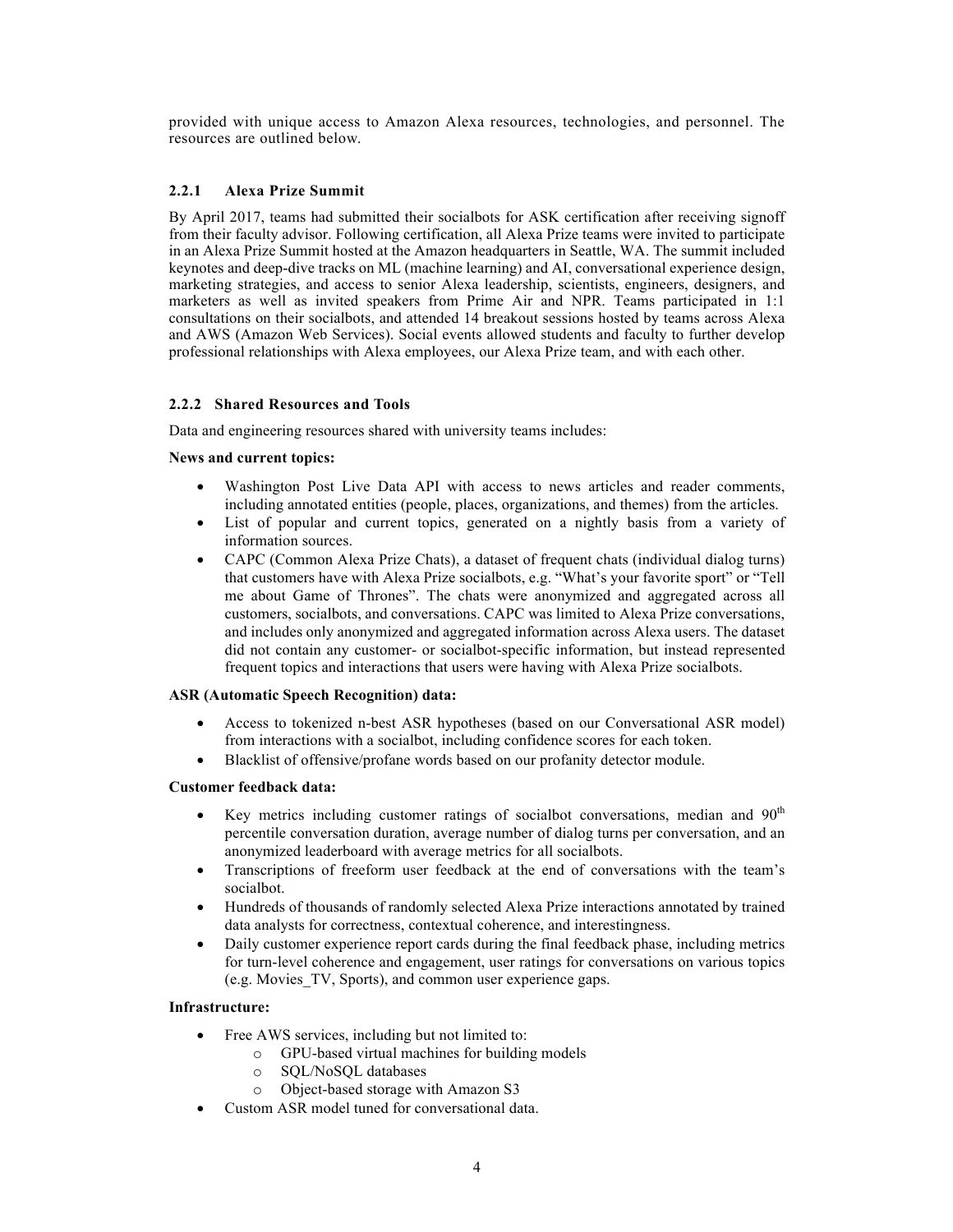- Custom end-pointing and extended recognition timeouts for longer free-form conversational interactions with Alexa.
- Load testing and scalability tools and architectural guidance.

#### **Support:**

In addition to data and infrastructure, we engaged with university teams in several ways to provide support and feedback:

- Best practices guidelines for design of engaging conversational experiences.
- An additional Amazon-only internal beta phase, to provide traffic from Amazon employees to help inform and improve socialbot performance before general availability to all Alexa users.
- Detailed report cards on initial socialbot experiences prior to public launch. These were annotated for coherence and engagement, along with the ability of socialbots to maintain anonymity of users and themselves, and handle profanity, controversial utterances and other inappropriate interactions.
- Biweekly office hours for 1:1 consultations and deep dives with a dedicated Alexa Prize Solutions Architect, Product Manager, and members of Alexa Machine Learning science teams.
- On-demand access to Alexa Prize personnel via Slack and email.

### **3 Socialbot Management Framework**

#### **3.1 Invocation and Feedback Framework**

The "Alexa, let's chat" experience connects a user with one of the socialbots competing for the Alexa Prize. After the conversation ends, the user is asked to provide a one-to-five star rating as well as free-form voice feedback to be shared with the corresponding university team. The welcome and feedback systems are implemented as a separate Alexa skills, with handoffs between them coordinated through a framework called Links that can be used to seamlessly combine multi-stage conversational experiences. The feedback system uses a tuned ASR model to ensure high accuracy on user ratings; for semifinals, all ratings were also validated through manual transcription.

While initially we had planned to collect integer ratings, analysis of rating data showed that many users prefer to leave fractional number ratings, such as "three and a half". To improve the accuracy of rating capture, we added support for fractional numbers. Ratings and freeform feedback on each conversation were shared daily with teams to drive incremental model improvements.

### **3.2 Uptime Measurement and Availability Monitoring**

Uptime measurement and availability monitoring are key to delivering a successful experience to millions of Alexa users that maintains reliability even if one or more of the socialbots is malfunctioning or offline, which was a significant concern given the complexity of many socialbot implementations and the volume of live user traffic. We developed a monitoring system that collects availability metrics on each socialbot and removes socialbots that are not responding properly to user input from the Alexa Prize experience in real time. This was achieved with a combination of passive monitoring for failure modes in user traffic, as well as active monitoring via simulated traffic to each socialbot. A notification and reminder system, with self-service reactivation, encouraged the Alexa Prize competitors to rapidly respond to any issues in their socialbot and bring them back online as soon as possible. The system also enabled us to deactivate socialbots that produced inappropriate responses. To provide time for issue resolution and testing, socialbots that were taken offline were required to wait at least 6 hours before being restored to the Alexa Prize experience.

### **3.3 Managing Customer Experience (CX)**

During the early feedback phase of the competition, the quality of the 15 socialbots was highly variable. In order to ensure that users had a good experience interacting with Alexa Prize, traffic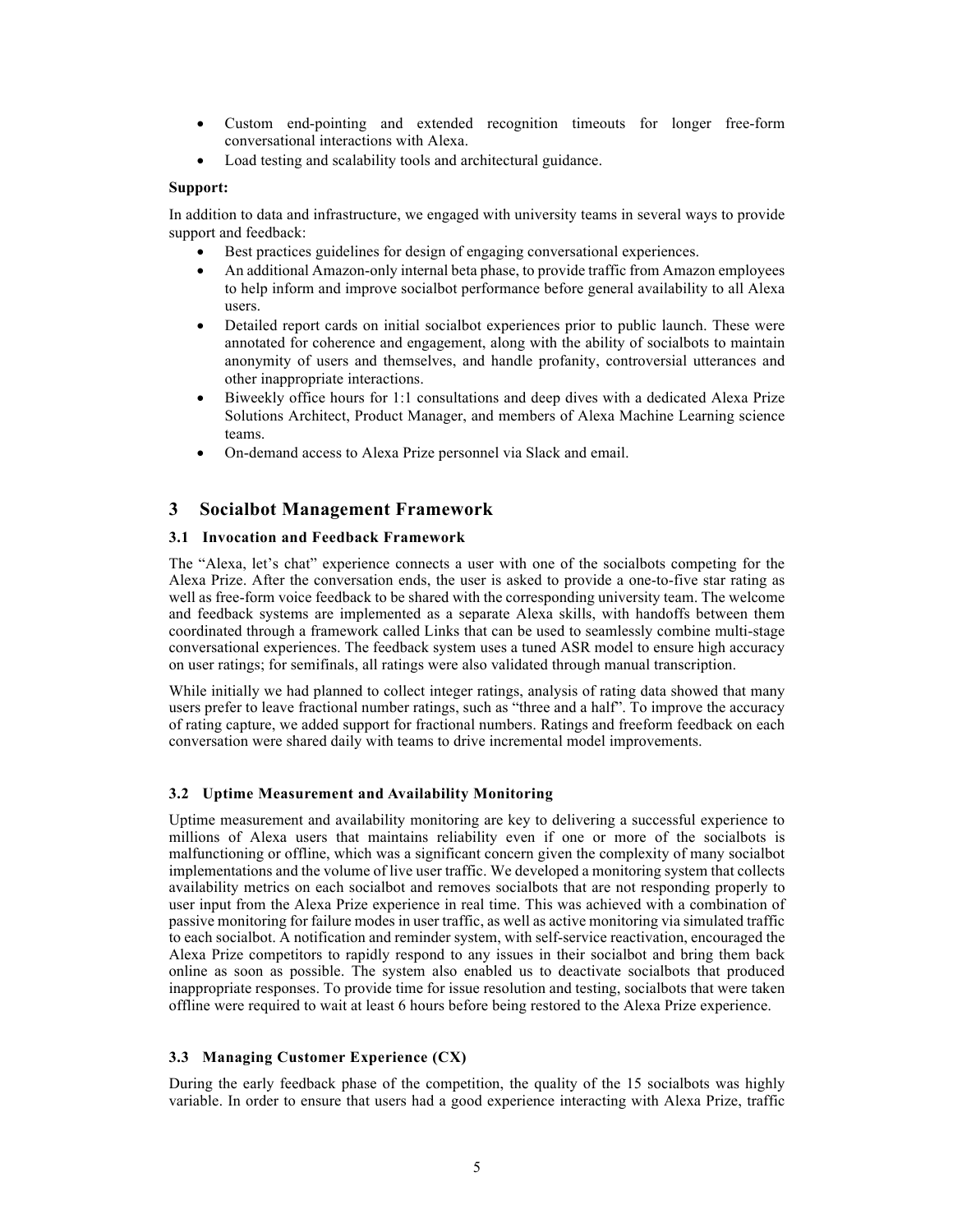was allocated in proportion to the average user ratings over various timescales. In addition, traffic was reduced to socialbots who had difficulty in handling the large amount of traffic. We modeled and developed a weighted randomized traffic allocation system that enabled us to achieve a significantly higher average customer experience than a pure pro rata traffic allocation would provide while maintaining sufficient traffic to all socialbots to drive improvements. As socialbots improved in quality and scalability, they received more traffic. During semifinals, all socialbots received equal traffic for evaluation purposes.

We also placed proactive guardrails on topics about which socialbots could converse with Alexa users. If a user initiated a conversation about an inappropriate topic, such as sex, socialbots redirected the conversation by suggesting topics they could chat about. To mitigate risks of socialbots trained on potentially problematic data sets with profane or offensive content, such as some publicly available datasets on the Internet, we developed a system to monitor conversations for profane or offensive responses from socialbots. In such cases, the socialbot was deactivated and the notification and reminder system mentioned earlier was used to notify the team and allow them to reactivate it after they had addressed the issue. We also encouraged teams to proactively cleanse datasets and ensure that they were using sufficiently broad filters in selecting appropriate responses to users, minimizing the chance of causing offense. Overall, the frequency of such incidents remained low over the course of the competition.

While our initial content monitoring system was based on a blacklist mechanism, we also made initial strides toward building a more sensitive and contextually aware classifier to identify 1) profane content, 2) sexual content, 3) racially inflammatory content, 4) other hate speech, and 5) violent content. This system will be integrated into future Alexa Prize competitions from the outset as they are key to ensuring a positive customer experience for end users.

## **4 Architecture**

This section describes architectural and design choices made by the university teams in developing their socialbots, as well as challenges pertaining to scalability. Our engineers and solutions architect worked with the teams to provide guidance on best practices, but teams were free to develop alternative approaches if they desired.

### **4.1 Summary of architectural approaches**

Socialbots were implemented as Alexa skills using the Alexa Skills Kit (ASK). When a user spoke with their Alexa device, Alexa ASR was used to create a JSON-formatted payload containing the user utterance, and was sent to the socialbot's AWS Lambda endpoint for further processing (raw audio was not shared). Teams could use ASK APIs for NLU and/or develop their own. The socialbot generated a response, which was delivered back to ASK, converted to speech using Alexa TTS, and played back through the user's Alexa device. Teams took one of two approaches to generate a response to a user's utterance:

- Functions residing within AWS Lambda were used to do the dialog management and other processing to retrieve or generate a response, which was then returned to ASK for TTS
- AWS Lambda served as a proxy for the utterance and response, passing the utterance to backend processes for dialog management and retrieval or generation of a response, which was then returned to AWS Lambda and back to ASK for TTS

In both cases, teams built and trained models on GPU instances on Amazon EC2, the elastic compute infrastructure for Amazon Web Services. Teams then performed inference using the models on either Lambda or directly on an EC2 instance. For teams that used Lambda as a proxy to backend processes, the Flask micro-framework for Python (Flask, 2017) was the most common method used to receive the utterance and manage the collection and return of the response.

Many teams took a modular approach to organizing their dialog management by using ensemble of groups of one or more Amazon EC2 instances dedicated to a single task (e.g. news retrieval, facts, question-answer, weather, etc.). Responses received from these modules were then ranked by a dialog manager and returned to ASK in the form of a text response. In many cases, university teams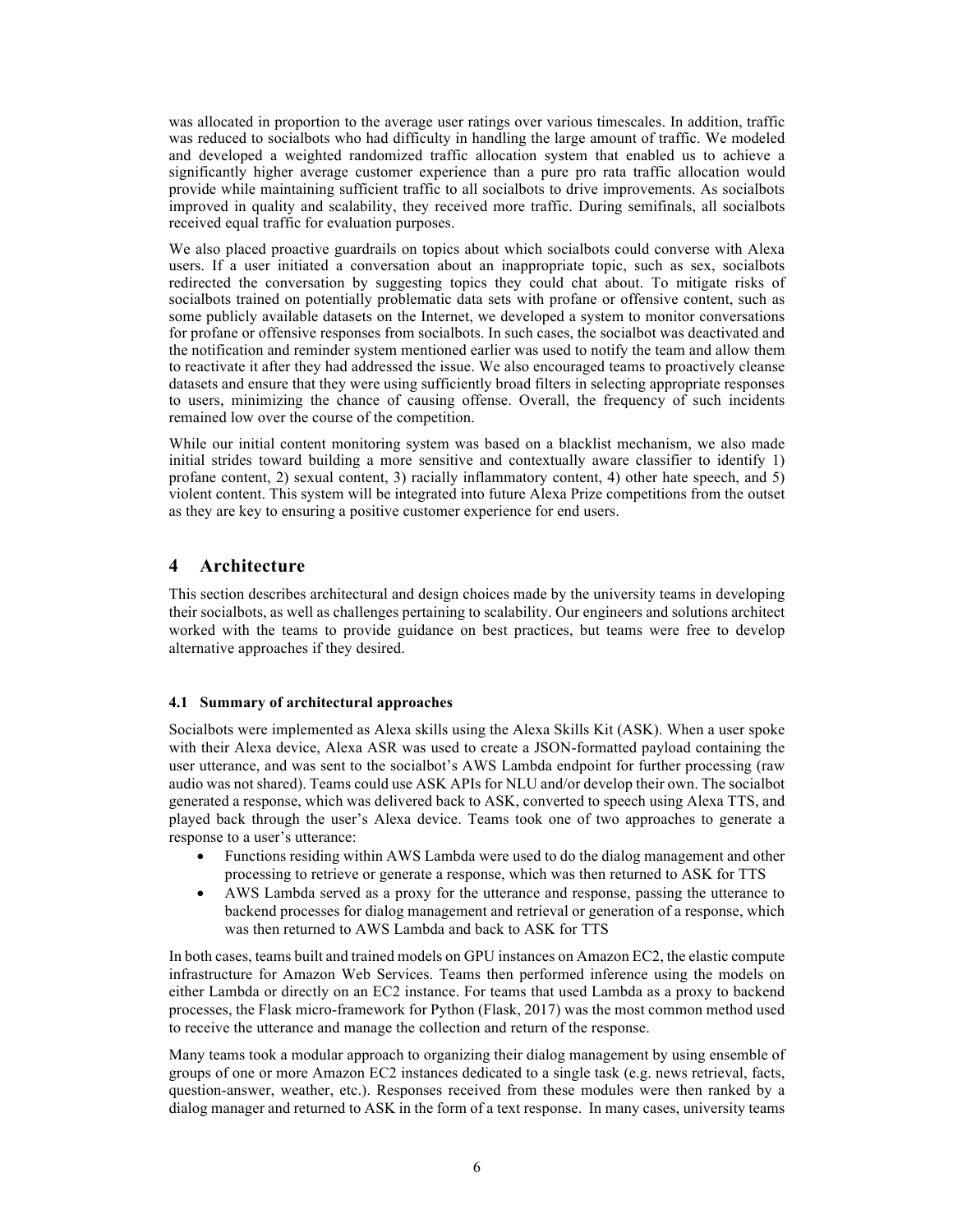took advantage of Amazon DynamoDB to store session and conversational state, or to provide a topic index for retrieving news or other information.

#### **4.2 Scalability challenges**

During the competition, multiple load tests were conducted to evaluate the scalability of socialbots, in which a sustained amount of artificial traffic was sent to each with the goal of identifying choke points within the system. We developed a load testing tool to specifically target individual socialbots at a particular rate per second for each test. Systems that exhibited the best resiliency to failure were often those that did the majority of their processing inside Lambda and not on EC2 instances. Favoring DynamoDB (a NoSQL database) over traditional SQL databases was also a common feature found in teams that were able to stay functional under increased load. One common finding during initial load testing was that while Flask made it very easy for teams to proxy requests through a web service, Flask didn't scale well in its default configuration. By using a WSGI web server like Gunicorn to serve Flask-developed services, teams were able to use multiple threads and handle a significantly higher transaction volume. Some teams employed caching clusters using Memcached or Redis to provide responses to common cached utterances without the expense of processing the utterance within their system.

### **5 Science**

Many scientific advancements were made during the competition this year to advance the state of Conversational AI. Key contributions are summarized below.

### **5.1 Conversational Automatic Speech Recognition**

Automatic Speech Recognition (ASR) is one of the core components of voice based assistants. Sano et al., 2017 and Hassan et al., 2015 performed an extensive analysis on identifying the causes of reformulation (users repeating if the purpose is not served in past utterance) in intelligent voice based assistants, and they found that one of the main causes of errors is ASR. Conversations, or free-form speech, do not necessarily fit a command-like structure and the space of plausible word combinations is much larger. In addition, social conversations are informal, open-ended, contain many topics and have a high out-of-vocabulary rate. Furthermore, production-grade ASR approaches must deal with a much wider array of noise and environmental conditions than the conditions in normalized research datasets often reported on in the literature in this field, particularly with in-home environments where Alexa devices are typically used. All of these challenges make Conversational ASR a challenging problem.

We developed a custom Language Model (LM) targeted specifically at open-ended conversations with socialbots and whitelisted teams to use this model for the competition. In addition to using publicly available conversational datasets such as Fisher, Switchboard, Reddit comments, (Linguistic Data Consortium) LDC news, OpenSubtitles, Yelp reviews, etc., and the Washington Post news data provided for the competition, we incrementally added hundreds of thousands of Alexa Prize utterances transcribed over the course of the competition to our dataset. Alexa Prize transcriptions were also used to tune the LM. Performance of the model improved significantly on conversational test sets over the course of the competition. Figure 1 provides the relative improvement in word error rate (WER), which reduced by nearly 33% relative to the base model over the course of the competition.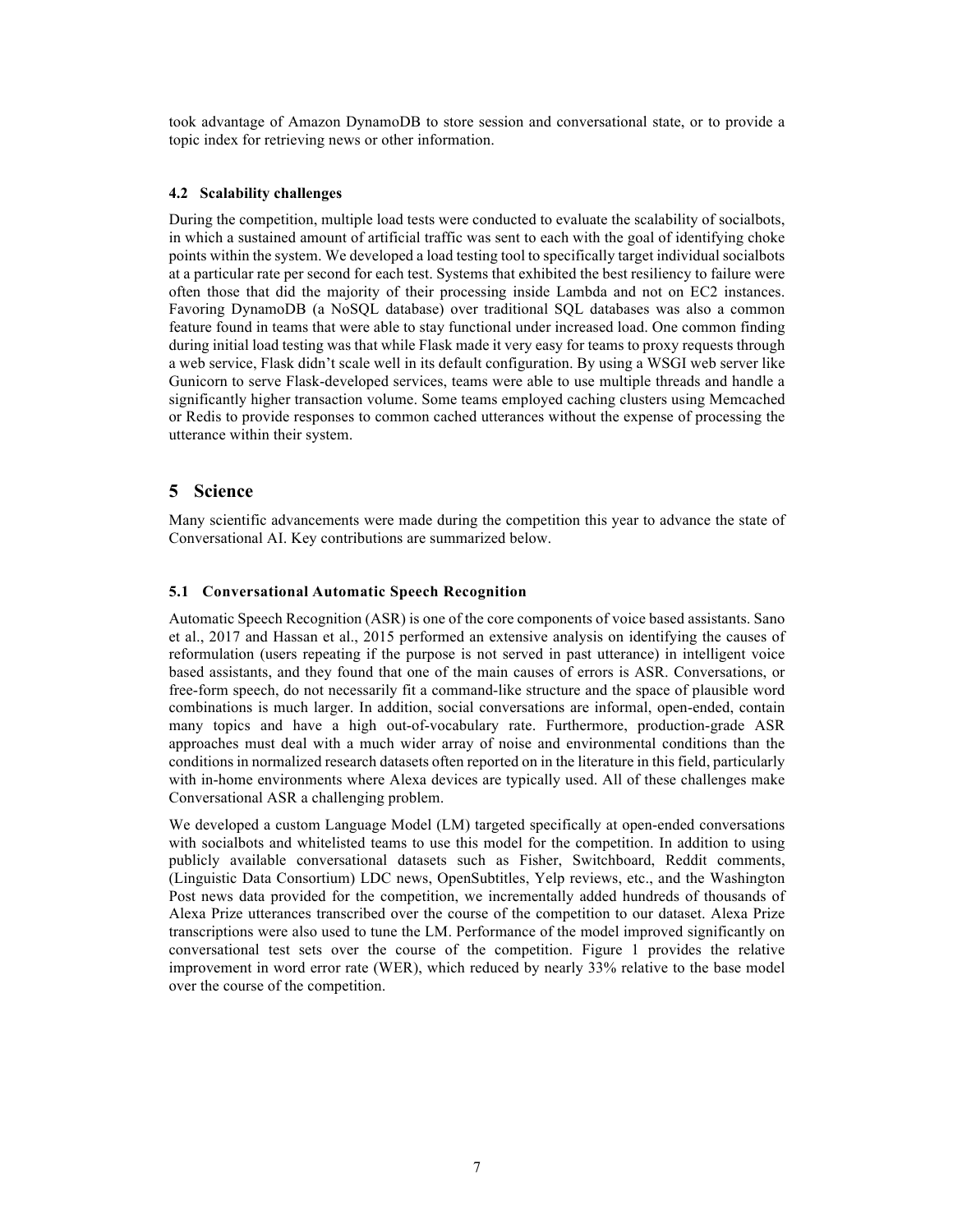

**Figure 1** Conversational ASR performance improvement: Relative reduction in WER with respect to base model.

### **5.2 Natural Language Understanding (NLU)**

The following NLU components were developed during the Alexa Prize competition.

### **5.2.1 Conversation Intent**

In order to connect an Alexa user with a socialbot, we first need to identify if the user's intent is to have a conversation with Alexa. We introduced a "Conversation Intent" within the default Alexa NLU model to recognize a range of utterances such as "let's chat", "let's talk", "let's chat about <topic>", etc. using a combination of grammars and statistical models. We further expanded the experience to other natural forms of conversational initiators such as "what are we going to talk about", "can we discuss politics", "do you want to have a conversation about the Mars Mission", etc. In production, if an utterance from Alexa user is identified as "Conversation Intent", one of the Alexa Prize socialbots is invoked and the user interacts with that bot till the user says "stop".

The remaining components described below formed the core of the conversational agents and were developed by Alexa Prize teams using various approaches. The approaches are summarized here; details are available in individual papers by the teams.

### **5.2.2 NLU Techniques for Dialogs**

After the user has initiated a conversation, the socialbot requires an NLU system to identify semantic and syntactic elements from the user utterance, including user intent (such as opinion, chit-chat, knowledge, etc.), entities and topics (e.g. the entity "Mars Mission" and the topic "space travel" from the utterance: "what do you think about the Mars Mission"), user sentiment, as well as sentence structure and parse information. A certain level of understanding is needed to generate responses that align well with user intent and expectation and maximize user satisfaction.

NLU is difficult because of the complexities inherent in human language, such as anaphora, elision, ambiguity and uncertainty, which require contextual inference in order to extract the necessary information to formulate a coherent response. These problems are magnified in Conversational AI since it is an open domain problem where a conversation can be on any topic or entity and the content of the dialog can also change rapidly. Socialbot teams developed several NLU components to address these issues:

- **Named Entity Recognition (NER)**: Identifying and extracting entities (names, organizations, locations, etc.) from user utterances. Teams used various libraries such as StanfordCoreNLP (Manning et al., 2014), SpaCy (Honnibal et al., 2016), Google NLP (Google NLP API, 2017) and Alexa's ASK NLU to perform this task. NER is helpful for retrieving relevant information for response generation, as well as for tracking conversational context over multiple turns.
- **Intent Detection**: Intents represent the goal of a user for a given utterance, and the dialog system needs to detect it to act and respond appropriately to that utterance. Some of the teams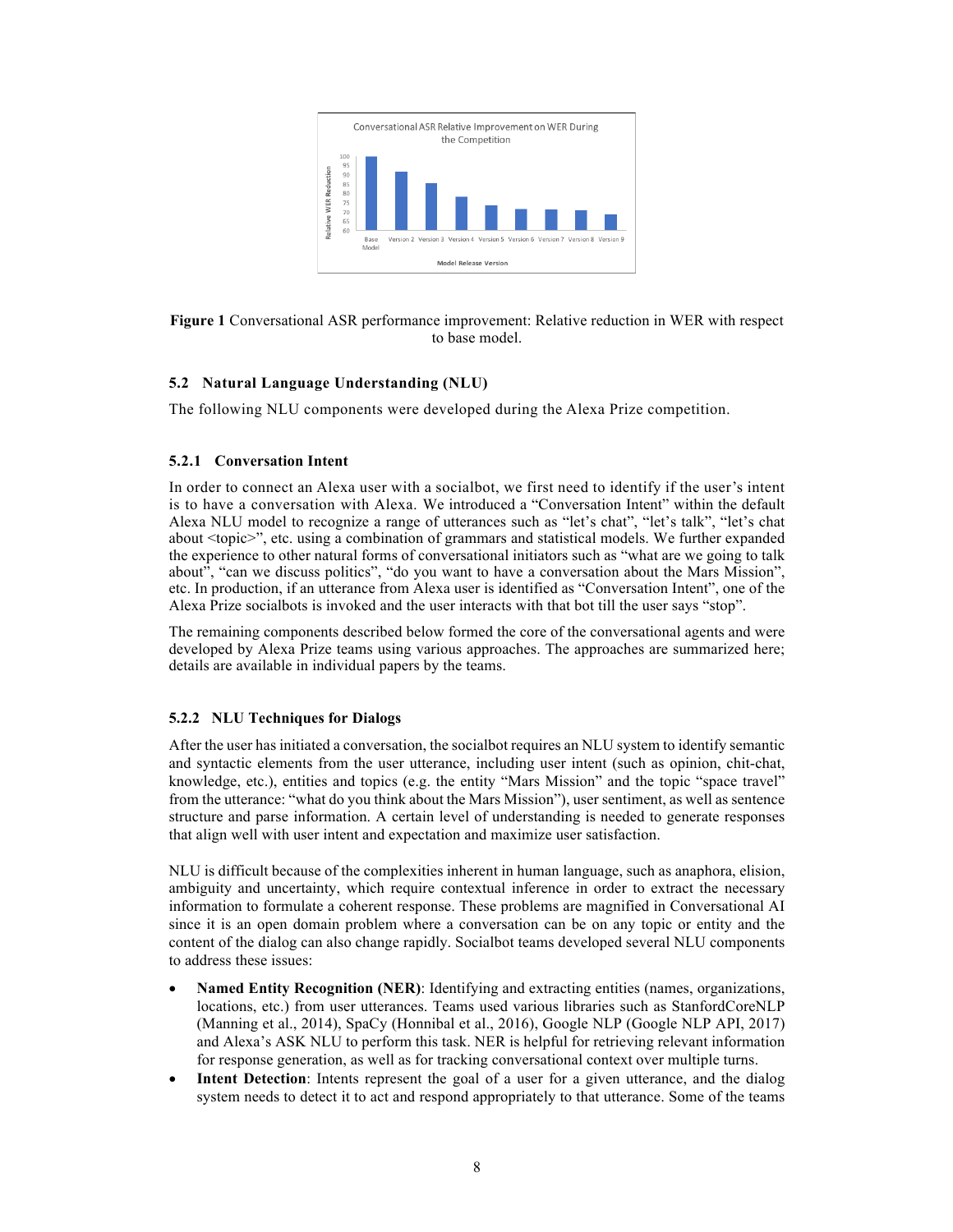built rules for intent detection or trained models in a supervised fashion by collecting the data from Amazon Mechanical Turk or by using open-source datasets such as Reddit Comments with a set of intent classes. Others utilized Alexa's ASK NLU engine for intent detection.

- **Anaphora and Co-reference Resolution**: Finding expressions that refer to the same entity in past or current utterances. Anaphora resolution is important for downstream tasks such as question answering and information extraction in multi-turn dialog systems.
- **Sentence Completion**: Some teams expanded user utterances with contextual information. For example, "Yes" can be transformed to "Yes, I love Michael Jackson" when uttered in the context of a question about the singer, or "I love Michael Jackson" can be extended to "I love Michael Jackson, singer and musician" in a conversation where this entity needs disambiguation.
- **Topic and Domain Detection**: Classifying the topic (e.g. "Seattle Seahawks") or domain (e.g. Sports) from a user utterance. Teams used various datasets to train topic detection models, including news datasets, Twitter, and Reddit comments. Some teams also collected data from Amazon Mechanical Turk to train these models.
- **Entity Linking**: Identifying information about an entity. Teams generally used publicly available knowledge bases such as Evi (Evi, 2017), FreeBase (Bollacker et al., 2008), Microsoft Concept Graph (Concept, 2017), etc. These knowledge bases can also be used to identify related entities.
- **Text Summarization**: Extracting or generating key information from documents for efficient retrieval and response generation. Some of the teams adopted this technique for efficient response generation.
- **Sentiment Detection**: Identifying user sentiment. Some teams developed sentiment detection modules to help with generating engaging responses. This can also help to better understand a user's intent and generate appropriate responses.

A robust NLU system simplifies the job for the dialog manager. For the Alexa Prize competition, the top performing teams all made extensive use of NLU capabilities.

### **5.3 Conversational Datasets, Commonsense Reasoning and Knowledge Ingestion**

Currently available conversational data is limited to datasets that have been produced from online forums (e.g. Reddit), social media interactions (e.g. Twitter), and movie subtitles (e.g. Cornell Movie Dialogs (Danescu-Niculescu-Mizil and Lee, 2011), OpenSubtitles). While these datasets are useful at capturing syntactic and semantic elements of conversational interactions, many have issues with data quality, content (profanity, offensive data), tracking query-response pairs, context tracking, multiple users interacting without a specific order, and short and ephemeral conversations. To address the limitations mentioned above, we emphasized early availability of live user interactions. Through the duration of the competition, Alexa users had millions of interactions over more than 40,000 hours of conversations with socialbots. Teams used user interactions with their socialbots to evaluate and improve the quality of their socialbots iteratively.

For commonsense reasoning, several teams built modules to understand user intent. Some teams pre-processed open source and Alexa Prize datasets and extracted information about trending topics and opinions on popular topics, preparing long and short-term memory and integrating them within their dialog manager to make the responses seem as natural as possible. To complement commonsense reasoning, some of the top teams added user satisfaction modules to improve engagement along with coherence of conversations.

The teams used various knowledge bases including Amazon's Evi, Freebase, Wikidata (Wikidata, 2017), Microsoft Concept Graph, Google Knowledge Graph, and IMDb for retrieving general knowledge, facts and news, and for general question answering. Some teams also used these sources for entity linking, sentence completion and topic detection. Ideally, a socialbot should be able to ingest and update its knowledge base automatically; however, this is an unsolved problem and an active area of research. Finally, teams also ingested information from news sources such as Washington Post news and CNN to keep current with news events that users may want to chat about.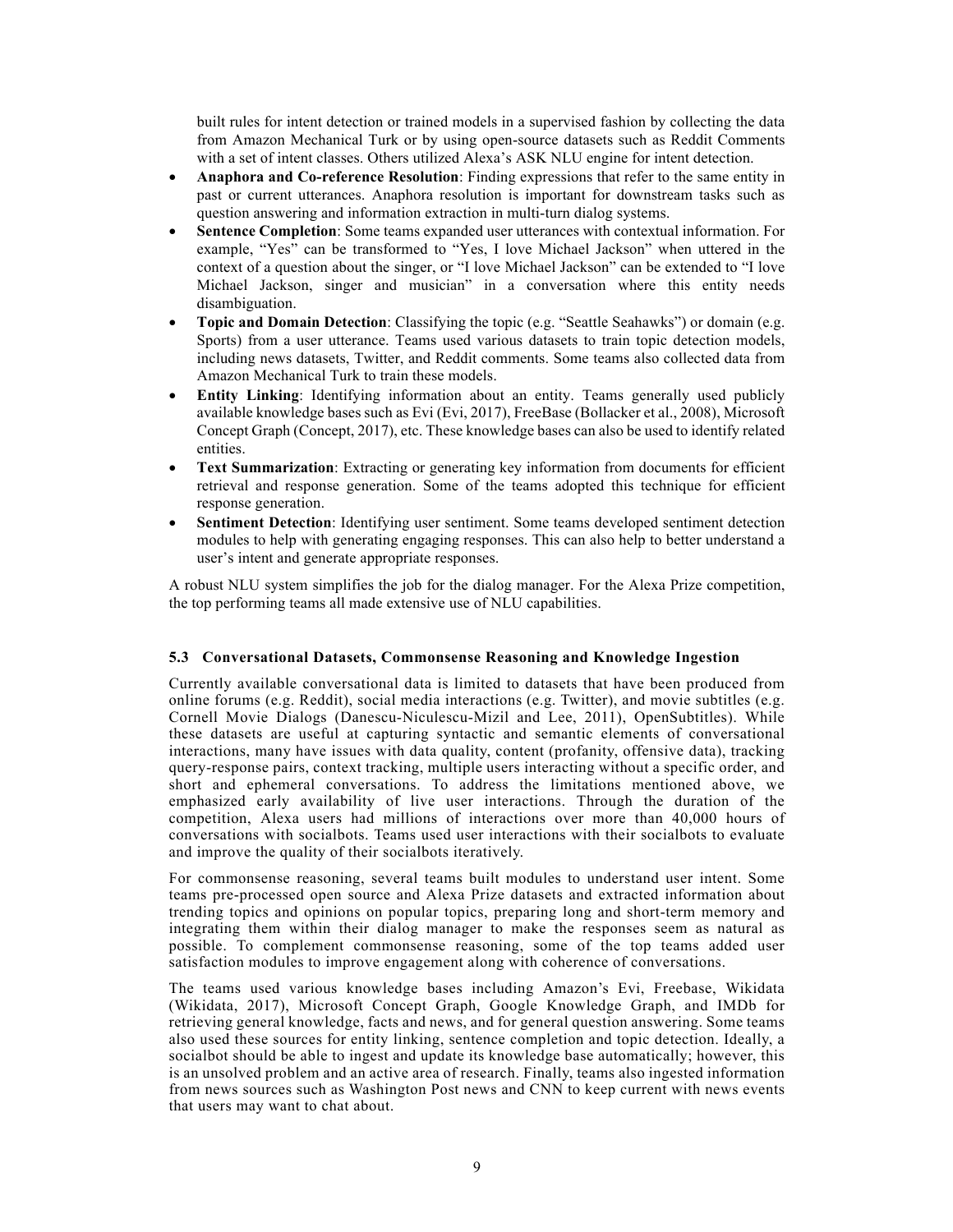#### **5.4 Dialog and Context Modeling**

A key component of a conversational agent is a robust system to handle dialogs effectively. The system should accomplish two main tasks: help breakdown the complexity of the open domain problem to a manageable set of interaction modes, and be able to scale as topic diversity/breadth changes. A common strategy for dialog modeling is a hierarchical architecture with a main Dialog Manager (DM) and multiple smaller DMs corresponding to specific tasks, topics, or contexts.

Some teams, such as Sounding Board, used a hierarchical architecture and added additional modules such as an error handler to handle cases such as low-confidence ASR output or low-confidence response candidates. Other teams, such as Alquist (Pichl et al., 2017), used a structured topic-based dialog manager, where components were broken up by topics, along with intent-based dialog modules broken up by intents. Generally, teams also incorporated special-purpose modules such as a profanity/sensitivity module to filter a range of inappropriate responses and modules to address feedback and acknowledgement and to request clarity/rephrasing from users. Teams experimented with approaches to track context and dialog states, and corresponding transitions to maintain dialog flow. For example, Alquist and Slugbot (Bowden et al., 2017) modeled dialog flow as a state graph. These and other techniques helped socialbots produce coherent responses in an on-going multi-turn conversation as well as guide the direction of the conversation as needed. Few teams such as Magnus (Prabhumoye et al., 2017) even built Finite State Machines (FSMs) (Wright, 2005) for addressing specific modules such as Movies, Sports, etc. For small and static modules FSMs can be useful, however using this technique for dynamic components can be challenging as they don't scale well and context switching is harder.

The top teams focused not just on response generation but also on customer experience, and experimented with conversational strategies to increase engagement. Socialbots received an obfuscated user hashcode to enable personalization for repeat users, and some teams, such as Edina (Damonte et al., 2017), added a level of personalization to their DM to track if a certain topic or type of response is doing particularly well with a user. Few teams such e.g. Edina added engagement modules that attempted to lead the conversation through various means like news delivery, discussion on opinions, and in some cases, quizzes and voice games. Several teams (e.g. Sounding Board (Fang et al., 2017), MILABot (Serban et al., 2017), etc.) implemented a dissatisfaction and sentiment module based on user responses. Effective engagement strategies, when deployed judiciously along with response generation (see next section), context tracking and dialog flow modules, led to significant improvements in user ratings.

### **5.5 Response Generation**

There are four main types of approaches for response generation in dialog systems: template/rulebased, retrieval, generative, and hybrid. A functional system can be an ensemble of these techniques, or follow a waterfall structure (e.g. rules  $\rightarrow$  retrieval  $\rightarrow$  generative) or use a hybrid approach with complementary modules (e.g. retrieval using generative models, generative models to create templates for a retrieval or rule-based module, etc.) Most of the teams used AIML, ELIZA (Weizenbaum, 1966), or Alicebot (Alicebot, 2017) for rule-based and templated responses. Teams also built retrieval-based modules which tried to identify an appropriate response from the dataset of dialogs available. Retrieval was performed using techniques such as N-gram matching, entity matching, or similarity based on vectors such as TF-IDF, word/sentence embeddings, skip-thought vectors, dual-encoder system, etc.

Hybrid approaches leveraging retrieval in combination with generative models are fairly new and have shown promising results in the past couple of years, usually with sequence-to-sequence approaches with some variants. Some of the Alexa Prize teams created novel techniques along these lines and demonstrated scalability and relevance for open-domain response generation deployed models in production systems. MILABot, for example, devised a Hierarchical Latent Variable Encoder-Decoder (VHRED) (Serban et al., 2016) model in addition to other Neural Network models such as Dual Encoder (Luan et al. 2016) and Skip Thought (Kiros et al. 2015) to produce hybrid retrieval-generative candidate responses. Few teams (e.g. Pixie, Adewale et al., 2017) used a twolevel Long Short-Term Memory (LSTM) network (Hochreiter et al., 1997) for retrieval. EigenBot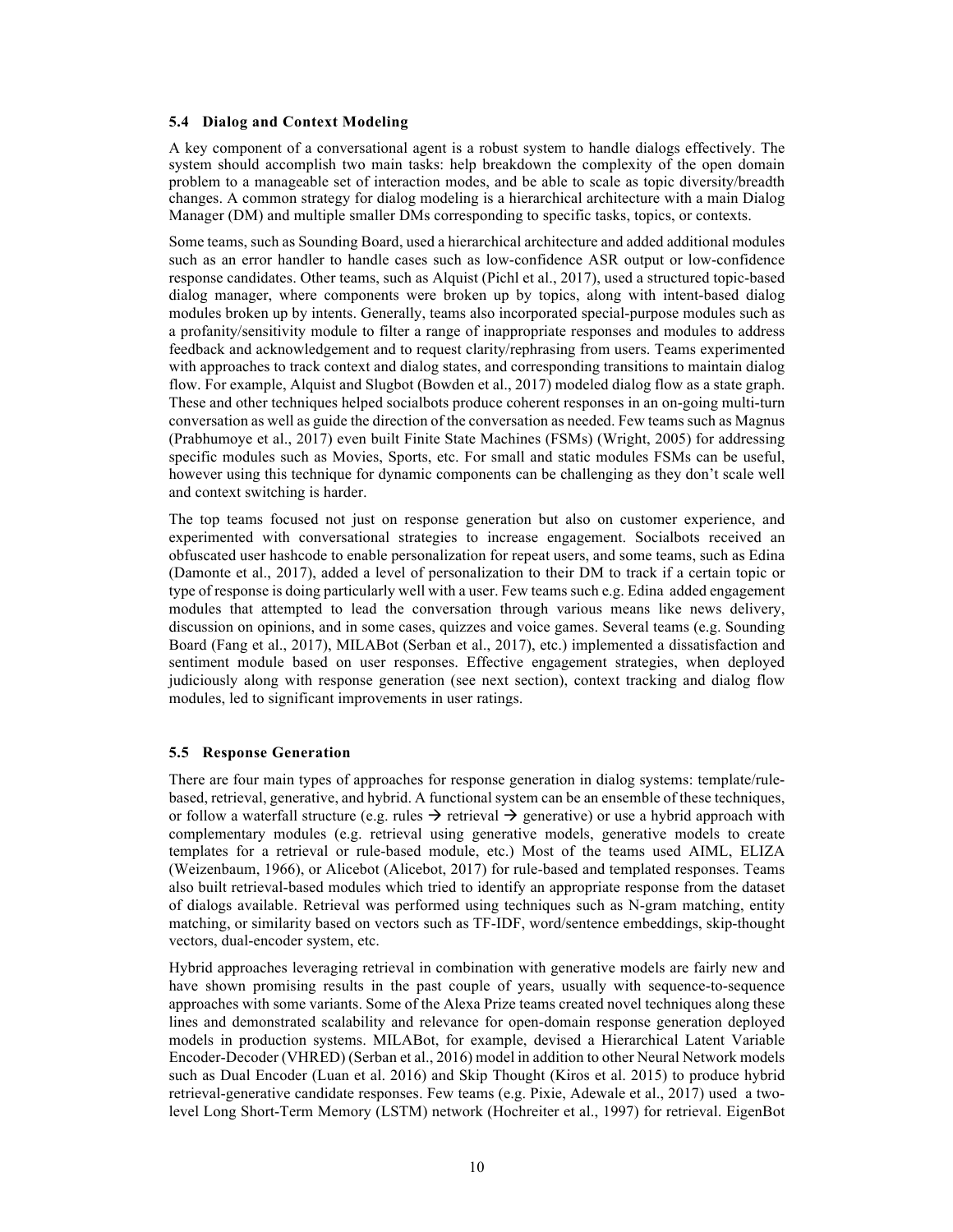(Guss et al., 2017) and Ruby Star (Liu et al., 2017), on the other hand, used Dynamic Memory Networks (Sukhbaatar et al., 2015), Character-Level Recursive Neural Networks (RNN) (Sutskever et al., 2011) and Word-based Sequence-to-Sequence Models (Klein et al., 2017) for generating responses respectively. Alquist used a Sequence-to-Sequence model (Sutskever et al., 2014) specifically for their chit-chat module. While the above-mentioned teams deployed the generative models in production, other teams also experimented with generative and hybrid approaches offline.

#### **5.6 Ranking and Selection Techniques**

Open-domain social conversations do not always have a specific goal or target, and the response space can be unbounded. There may be multiple valid responses for a given utterance; identifying the response which will lead to highest customer satisfaction and help in driving the conversation forward is a challenging problem. Socialbots need mechanisms to rank possible responses and select the best response that is likely to achieve the goal of having coherent and engaging conversations. Alexa Prize teams attempted to solve this problem with either rule-based or model-based strategies.

For teams that experimented with rule-based rankers, the ranker chooses a response from the candidate responses obtained from sub-modules (e.g. topical modules, intent modules, etc.) based on some logic. For model-based strategies, teams utilized either a supervised or reinforcement learning approach, trained on user ratings (Alexa Prize data) or on pre-defined large-scale dialog datasets such as Yahoo Answers, Reddit commentaries, Washington Post Live comments, OpenSubtitles, etc. The ranker was trained to provide higher scores to correct responses (e.g. followup comments on Reddit are considered correct responses) while ignoring incorrect or non-coherent responses obtained by sampling. Alana (Papaioannou et al., 2017), for example, trained a ranker function on Alexa Prize ratings data and combined that with a separate ranker function that used hand-engineered features. Teams using a reinforcement learning approach developed frameworks where the agent is a ranker, the actions are the candidate responses obtained from sub-modules, and the agent is trying to maximize the tradeoff between satisfying the customer immediately versus taking into account the long-term reward of selecting a certain response. MILABot, for example, used this approach and trained a reinforcement learning ranker function on conversation ratings.

The above components form the core of socialbot dialog systems. In addition, we developed the following components to support the competition.

#### **5.7 Conversational Topic Tracker**

Alexa Prize conversational data is highly topical because of the nature of the social conversations. Alexa users interacted with socialbots on hundreds of thousands of topics in various domains such as Sports, Politics, Entertainment, Fashion, and Technology. This is a unique dataset collected from millions of human-conversational agent interactions. We identified the need for a conversational topic tracker for various purposes such as conversation evaluation, sentiment analysis, entity extraction, profanity detection, and response generation. To detect conversation topics in an utterance, we adopted Deep Average Networks (DAN) (Iyyer et al., 2015) and trained a topic classifier on interaction data categorized into multiple topics. We proposed a novel extension by adding topic-word attention to formulate an attention-based DAN (ADAN) (Guo et al., 2017) that allows the system to jointly capture topic keywords in an utterance and perform topic classification. We fine-tuned the model on the data collected during the course of the competition. The accuracy of the model was obtained to be 82.4% on 26 topical classes (Sports, Politics, Movies\_TV, etc.). We plan to make this model available to Alexa Prize teams in the next year of the competition.

### **5.8 Inappropriate and Offensive Speech Detection**

One of the most challenging aspects of delivering a positive experience to end users in socialbot interactions is obtaining high quality conversational data. The most commonly used datasets used to train dialog models are sourced from internet forums (e.g., Reddit, Twitter) or movie subtitle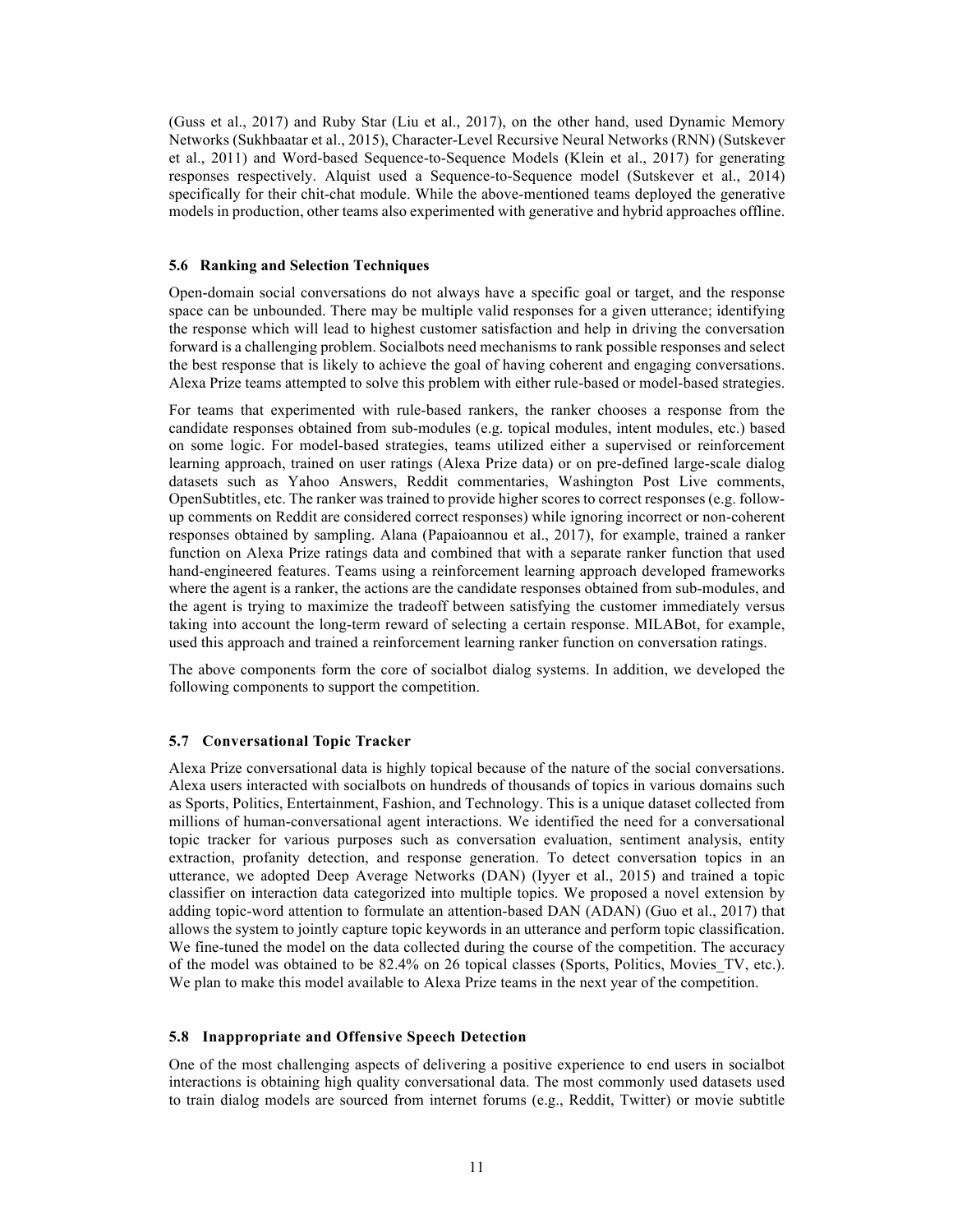databases (e.g., OpenSubtitles, Cornell Movie Dialogs). These sources are all conversational in structure in that they can be transformed into utterance-response pairs. However, the tone and content of these datasets are often inappropriate for interactions between users and conversational agents, particularly when individual utterance-response pairs are taken out of context. In order to effectively use dialog models based on this or other dynamic data sources, an efficient mechanism to identify and filter different types of inappropriate and offensive speech is required.

We identified several (potentially overlapping) classes of inappropriate responses: 1) profanity, 2) sexual responses, 3) racially offensive responses, 4) hate speech 5), insulting responses, and 6) violent responses (inducements to violent acts or threatening responses). We explored keyword and pattern matching strategies, but these are subject to poor precision (with a broad list) or poor recall (with a carefully curated list). We tested a variety of Support Vector Machines and Bayesian classifiers trained on N-gram features using labeled ground truth data. The best accuracy results were in profanity (>97% at 90% recall), racially offensive responses (96% at 70% recall), and insulting responses (93% at 40% recall). More research is needed to develop effective offensive speech filters. In addition to dataset cleansing, an offensive speech classifier is also needed for online filtering of candidate socialbot responses prior to outputting them to ASK for text-to-speech conversion.

### **5.9 Conversation Evaluation**

Social conversations are inherently open-ended. For example, if a user asks the question "what do you think of Barack Obama?", there are hundreds of distinct, valid, and reasonable responses. This makes training and evaluating social, non-task oriented, conversational agents extremely challenging.

The Alexa Prize competition was structured to allow users to participate in the selection of finalists. Two finalists were selected purely on the basis of user ratings averaged over all the conversations with those socialbots. In addition, one finalist was selected by Amazon based on internal evaluation of coherence and engagement of conversations by over a thousand Amazonian employees who volunteered as Alexa Prize judges, analysis of conversational metrics computed over the semifinals period, and scientific review of the team's technical papers by senior Alexa scientists.

Alexa Prize judges had conversations with the 15 socialbots using the same randomized allocation to unidentified socialbots as the general public. At the end of the conversation, they were asked to rate how coherent and engaging the conversation was. We found a correlation coefficient of 0.93 between the ranking of socialbots based on ratings provided by general Alexa users and those provided by the judges. The average rating across all socialbots was lower by 20% for the judge's pool as compared with the general public.

We also developed objective metrics (Guo et al., 2017; Venkatesh et al., 2017) for conversational quality aligned with the goals of a socialbot (the ability to converse coherently and engagingly about popular topics and current events):

- **i.** *Conversational User Experience (CUX):* Different users have different expectations from the socialbots, hence their experience might vary widely since open-domain dialog systems involved subjectivity. To address these issues, we used average ratings from frequent users as a metric to measure CUX. With multiple interactions frequent users have their expectations established and evaluate a socialbot in comparison to others.
- **ii.** *Coherence*: We annotated hundreds of thousands of randomly selected interactions for incorrect, irrelevant or inappropriate responses. Using the annotations, we calculated the response error rate (RER) for each socialbot, used to measure coherence.
- **iii.** *Engagement*: Evaluated through performance of conversations identified as being in alignment with socialbot goals. Measured using duration, turns and ratings obtained from engagement evaluators (set of Alexa users, who were asked to evaluate socialbots based on engagement).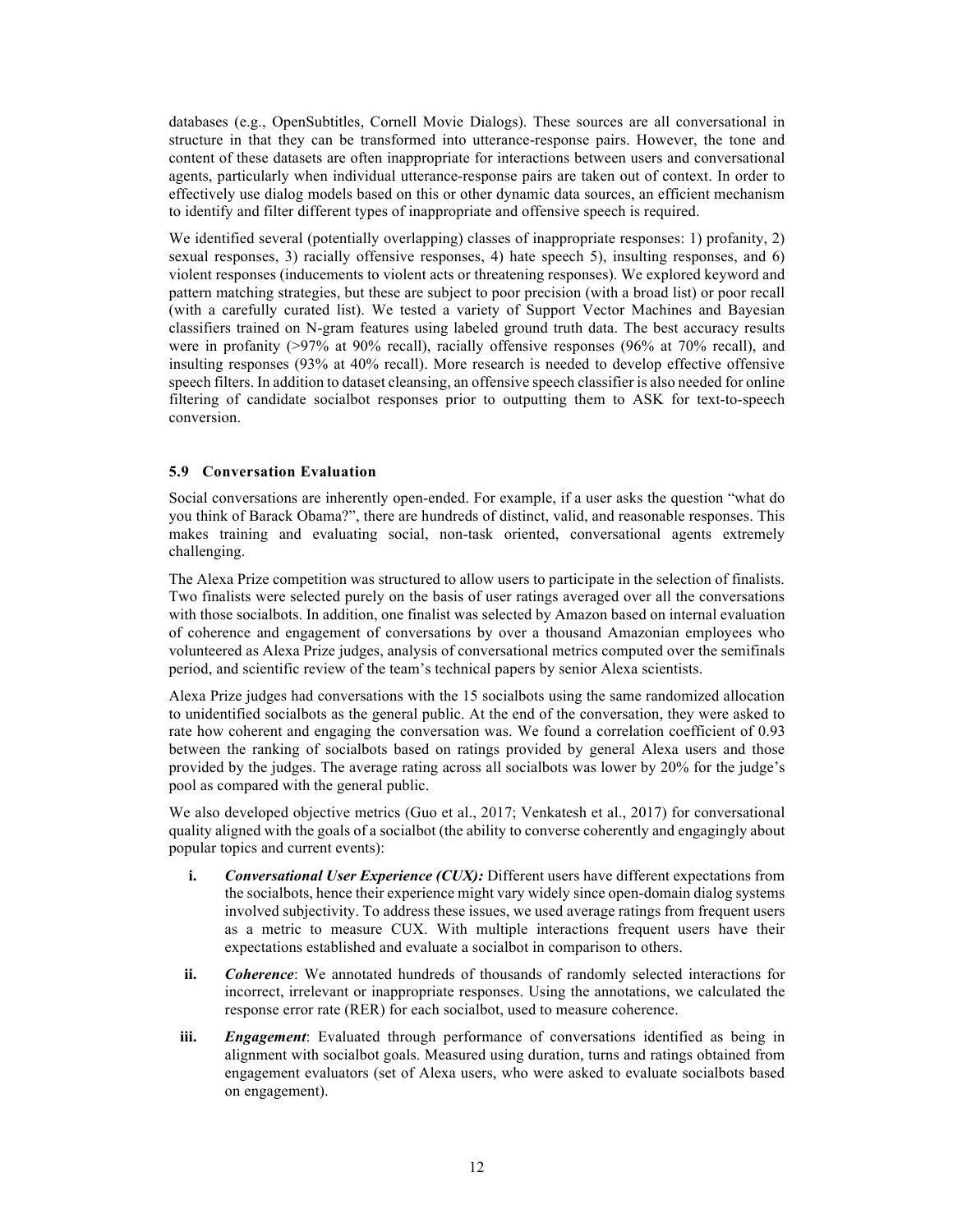- **iv.** *Domain Coverage*: Entropy analysis of conversations against the 5 socialbot domains for Alexa Prize (Sports, Politics, Entertainment, Fashion, Technology). Performance targeted on high entropy while minimizing the standard deviation of the entropy across multiple domains. High entropy ensures that the socialbot is talking about a variety of topics while a low standard deviation gives us confidence that the metric is equally well for all the domains.
- **v.** *Topical Diversity*: Obtained using the size of topical vocabulary for each socialbot. Higher range of topics within each domain implies more topical affinity.
- **vi.** *Conversational Depth*: We used the topical model to identify the domain for each individual utterance. Conversational depth for a socialbot was calculated as the average of the number of consecutive turns on the same topical domain. Conversational Depth evaluates socialbot's ability to have multi-turn conversations on specific topics within the five domains.

We observed that the metrics mentioned above correlate strongly with Alexa user ratings. We observed that a simple combination of the above metrics correlated strongly with Alexa user ratings (0.66), suggesting that the so-called "wisdom of crowds" (Surowiecki, 2004) is a reasonable approach to evaluation of conversational agents when conducted at large scale in a natural setting.

To automate the evaluation process, we trained a model using 60,000 conversations and ratings to predict user ratings using utterance-level and conversation-level features. Our preliminary analysis showed promising results (RMSE =  $1.3$ ) on the model trained to predict ratings from 1 to 5. We also observed strong correlation (Spearman Correlation = 0.352) between predicted ratings and corresponding user ratings for Alexa Prize conversations. These are currently the benchmark results in academia and industry. This model was not used in the competition judging process this year; however, we plan to develop it further for possible use next year.

### **6 Results**

The Alexa Prize was designed as a framework to support research on Conversational AI at scale in a real-world setting. The scientific advances described above (and detailed in individual team papers) resulted in significant improvements in socialbot quality and a large amount of user engagement.

### **6.1 User Engagement**

Customer engagement remained high throughout the competition. Alexa Prize ranked in the top 10 Alexa skills by usage with over 40,000 hours of conversations spanning millions of utterances. Customers chatted on a wide range of popular and current topics (26 topics) with Movies/TV, Music, Politics, Celebs, Business, and SciTech being the highest frequency (most popular) topics. Most popular topics from the post-semifinals feedback phase were Movie/TV (with average rating 3.48), SciTech (3.60), Travel/Geo (3.51), and Business (3.48). Based on user ratings, the three lowest rated topics are Arts (average rating 2.14), Shopping (2.63) and Education (3.03).

It is still early in the Alexa Prize journey towards natural human conversation, but the high level of engagement and feedback demonstrates that users are interested in chatting with socialbots and supporting their development.

### **6.2 Socialbot Quality**

Over the course of the competition, socialbots showed a significant improvement in customer experience. The three finalists improved their ratings by 24.6% (from 2.77 to 3.45) over the entire duration of competition. All 15 socialbots had an average customer rating of 2.87 along with conversation duration 1:35m (median)  $\&$  5:43m (90th percentile) by the end of the semifinal phase.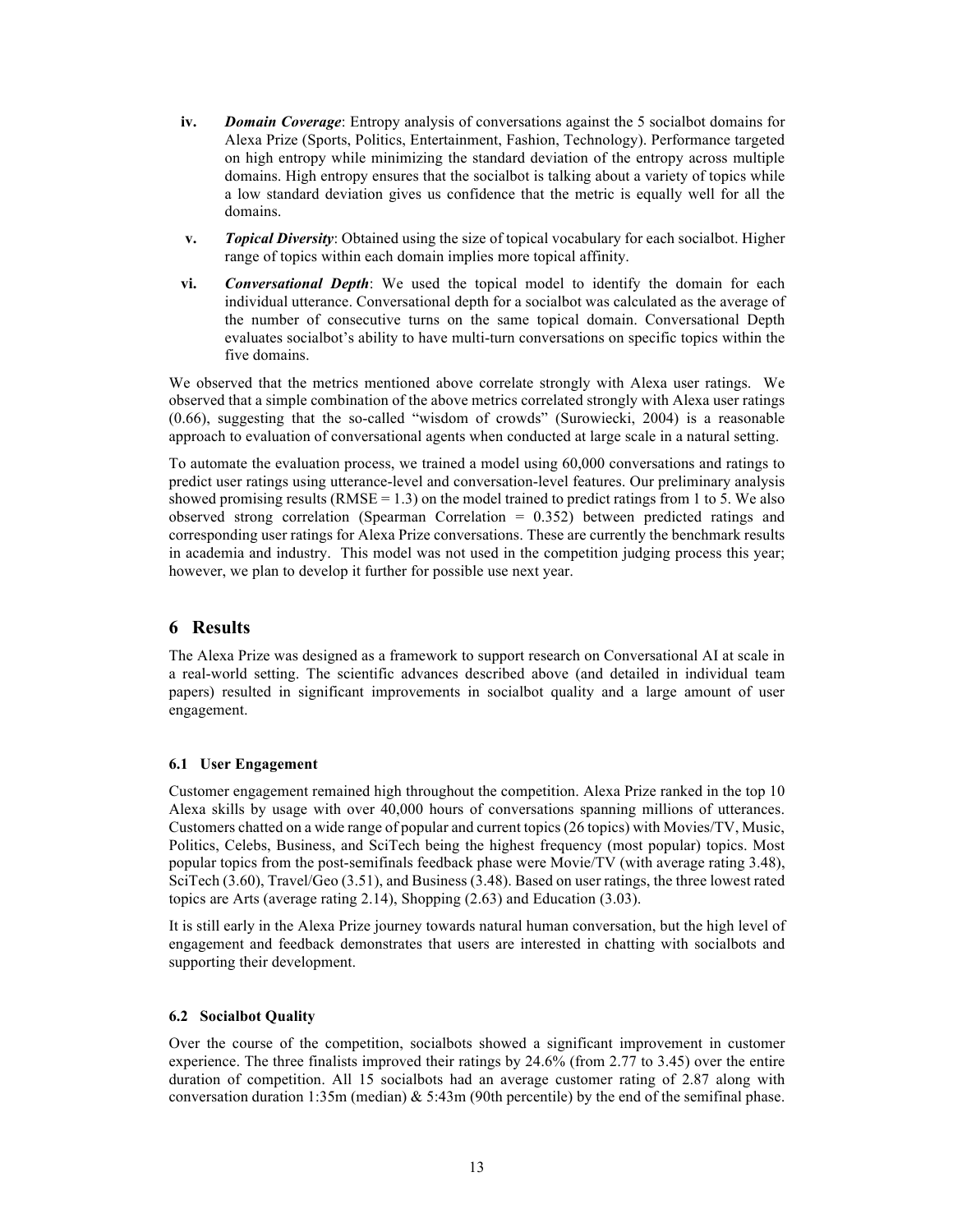Conversation duration of finalists across entire competition was 1:53 min (median) and 8:08 min (90th percentile), improving 14.0% and 56.8% respectively from competition start, with 11 turns (median) per conversation.



**Figure 2** Daily Ratings for socialbots during the competition.



**Figure 3** Conversation Duration Median and 90th Percentile for socialbots during the competition.



**Figure 4** Conversation Duration 90th Percentile for socialbots during the competition.

We measured Response Error Rate (RER) through manual annotation of a large fraction of user utterance-social response pairs by trained data analysts to identify incorrect, irrelevant, or inappropriate responses. RER was quite irregular during the first 30 days of the launch from May 8 to June 8, 2017, fluctuating between 8.5% and 36.7%. This was likely due to rapid experimentation by teams in response to initial user data. During semifinals from July 1 to August 15, 2017, RER was in the range of 20.8% to 28.6%. The three finalists have improved further over the post-semifinals feedback phase, and their average RER is at 11.21% (L7D) as they go into Finals.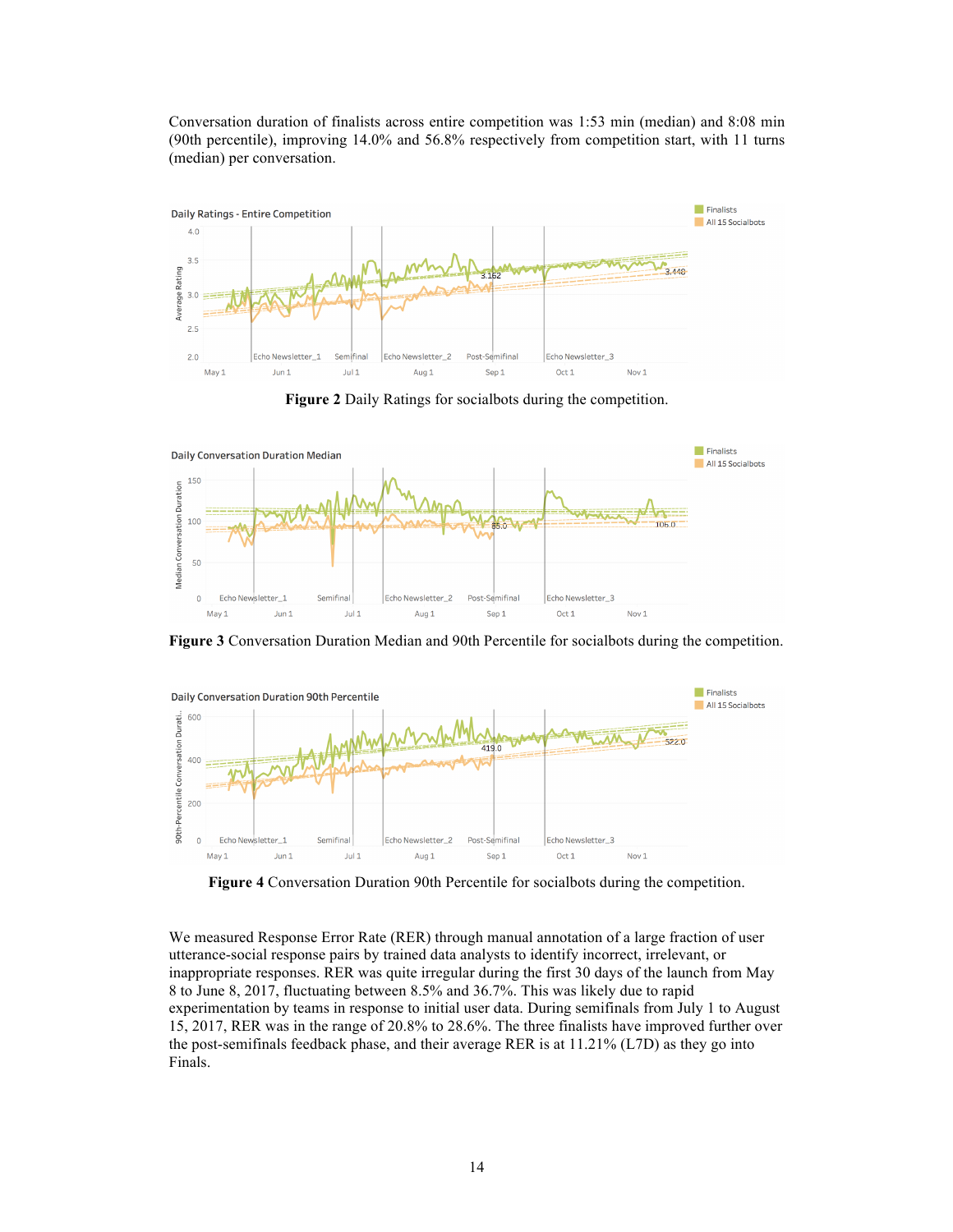

**Figure 5** Response Error Rate (RER) for individual utterance-response pairs for All Socialbots and Finalists during the competition.

# **7 Conclusion and Future Work**

15 teams went live in the inaugural Alexa Prize and customer ratings improved from ~24% over the duration of the competition (May 8 to Nov 13).

Based on the work done by the teams and feedback from customers, we recommend the following key components for building an effective socialbot: 1. Dialog Manager (DM) 2. Natural Language Understanding Module (NLU) and Knowledge Module 3. Response Generation 4. Conversational User Experience (CUX) Handler 5. Ranking and Model Selection Policy Module.

We analyzed the technical and scientific detail for each team and corresponding ratings and correlated it with their performance on Socialbot quality. Following are the findings from our analysis:

- Conversational User Experience (CUX) takes least effort to build however it leads to highest gains. Building CUX is an essential component and the teams which focused most of their efforts on Science and didn't give much emphasis to CUX were not received as top performers by Alexa users.
- A robust NLU system supported by strong domain coverage leads to high coherence. Teams which invested in build a strong NLU and Knowledge component had the least Response Error Rate leading to high user ratings.
- Different conversation goals call for different response generation techniques implying that retrieval, generative and hybrid mechanisms may all be required within the same system. When the performance of a socialbot has converged, then generative and hybrid modules combined with robust ranking and selection module can lead to great gains.
- A response ranking and selection model greatly impacts socialbot quality. The teams which built a strong Model Selection Policy got significant improvement in ratings and average number of dialog turns.
- Even if a socialbot has strong response generation and ranker modules, lack of good NLU and DM, affects user ratings negatively.

All the top socialbots have strong NLU, DM and CUX modules and each one of the finalists excelled in at least one of the required components mentioned above.

We have seen significant advancement in science, and in the quality of socialbots as observed through customer ratings, but there is a lot more to be achieved. With the help of Alexa users and the science community, Alexa Prize 2018 will continue to focus on building socialbots as a vehicle to improve the state of conversational AI.

### **Acknowledgments**

We would like to thank all the university students and their advisors (Alexa Prize Teams 2017) who participated in the competition. We would also like to thank Amazon leadership and Alexa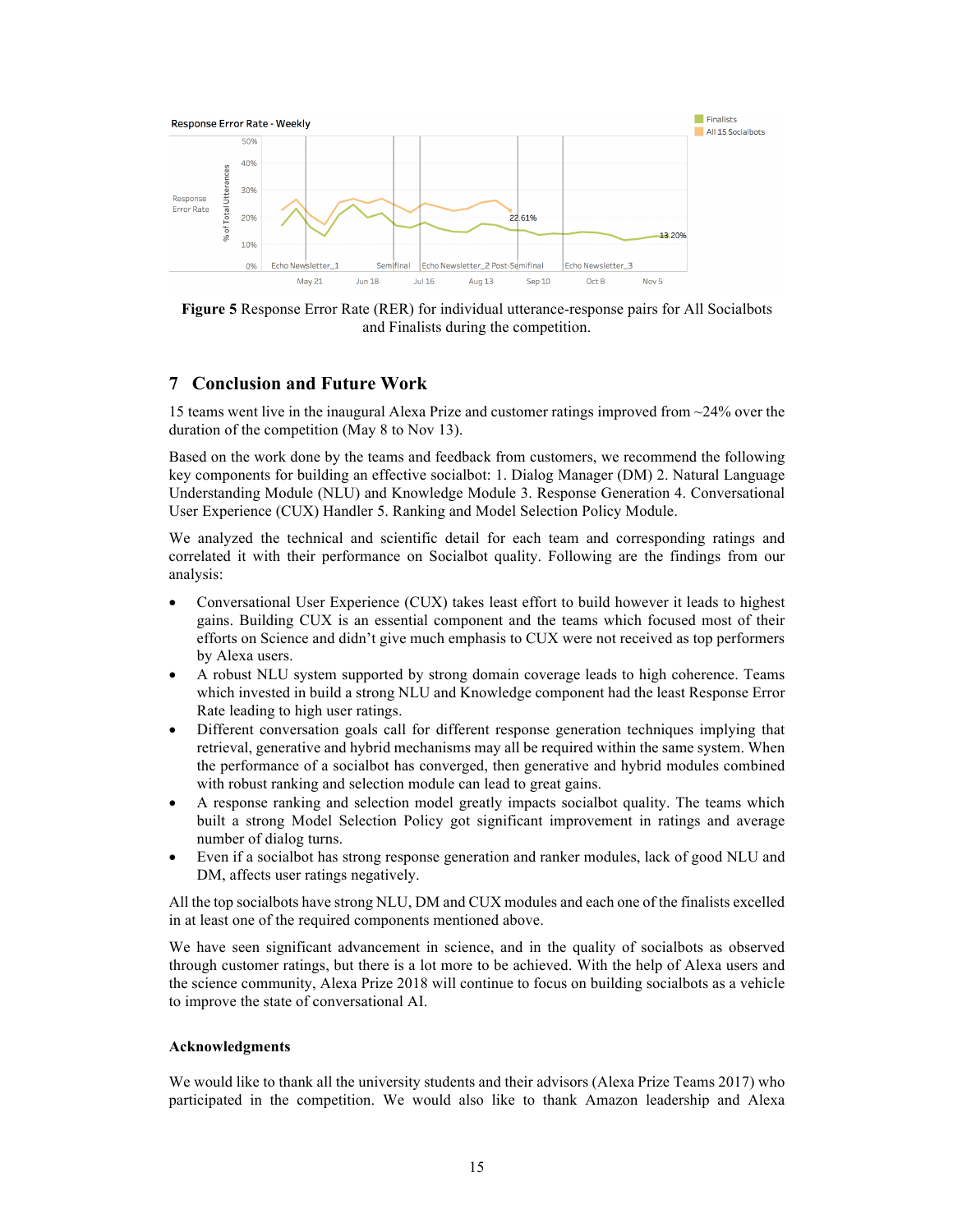Principals for their vision and support through this entire program; Marketing, PR and Legal for helping drive the right messaging and a high volume of traffic to the Alexa Prize skill, ensuring that the participating teams received real world feedback for their research; Alexa Engineering for all the support and work on enabling the Alexa Prize skill and supporting a custom Alexa Prize ASR model while always maintaining operational excellence; and Alexa Machine Learning for continued support with NLU and data services, which allowed us to capture user requests to initiate conversations and also provide high quality annotated feedback to the teams. We also want to thank ASK Leadership and the countless teams in ASK who helped us with the custom APIs for Alexa Prize teams, enabling skill beta testing for the Alexa Prize skills before it went GA, skill management, QA, certification, marketing, operations and solutions support. We'd also like to thank the Alexa Experiences org for exemplifying customer obsession by providing us with critical input to share with the teams on building the best customer experiences and driving us to track our progress against customer feedback.

And last but not least, thank you to the Alexa customers who engaged in over 40,000 hours of conversations spanning millions of interactions with the Alexa Prize socialbots and provided the feedback that helped them improve over the course of the year.

### **References**

- Hector J Levesque. 2017. Common Sense, the Turing Test, and the Quest for Real AI: Reflections on Natural and Artificial Intelligence. MIT Press.
- Joseph Weizenbaum. Eliza a computer program for the study of natural language communication between man and machine. Commun. ACM , 9(1):36–45, January 1966.
- Alessandro Sordoni, Michel Galley, Michael Auli, Chris Brockett, Yangfeng Ji, Margaret Mitchell, Jian-Yun Nie, Jianfeng Gao, and Bill Dolan. A neural network approach to context sensitive generation of conversational responses. In Proc. NAACL , pages 196–205, 2015.
- Oriol Vinyals and Quoc V. Le. A neural conversational model. In Proc. ICML, 2015.
- AlexaPrizeTeams. 2017. The Alexa Prize Teams the socialbot competition teams. https://developer.amazon.com/alexaprize. [Accessed: 2017-10-28].
- Anjishnu Kumar, Arpit Gupta, Julian Chan, Sam Tucker, Bjorn Hoffmeister, Markus Dreyer. Just ASK: Building an Architecture for Extensible Self-Service Spoken Language Understanding. arXiv preprint arXiv:1711.00549
- Alan M Turing. 1950. Computing machinery and intelligence. Mind 59(236):433–460.
- Shumpei Sano, Nobuhiro Kaji, Manabu Sassano. Predicting Causes of Reformulation in Intelligent Assistants. arXiv preprint arXiv:1707.03968
- Ahmed Hassan, Ranjitha Gurunath Kulkarni, Umut Ozertem, and Rosie Jones. 2015. Characterizing and predicting voice query reformulation. In Proceedings of the 24th ACM International on Conference on Information and Knowledge Management. ACM, pages 543–552. https://doi.org/10.1145/2806416.2806491.
- Christopher D. Manning, Mihai Surdeanu, John Bauer, Jenny Finkel, Steven J. Bethard, and David McClosky. The Stanford CoreNLP natural language processing toolkit. In Proc. ACL: System Demonstrations , pages 55–60, 2014.

Honnibal, M. (2016). SpaCy (Version 1.3.0). Retrieved from: https://spacy.io/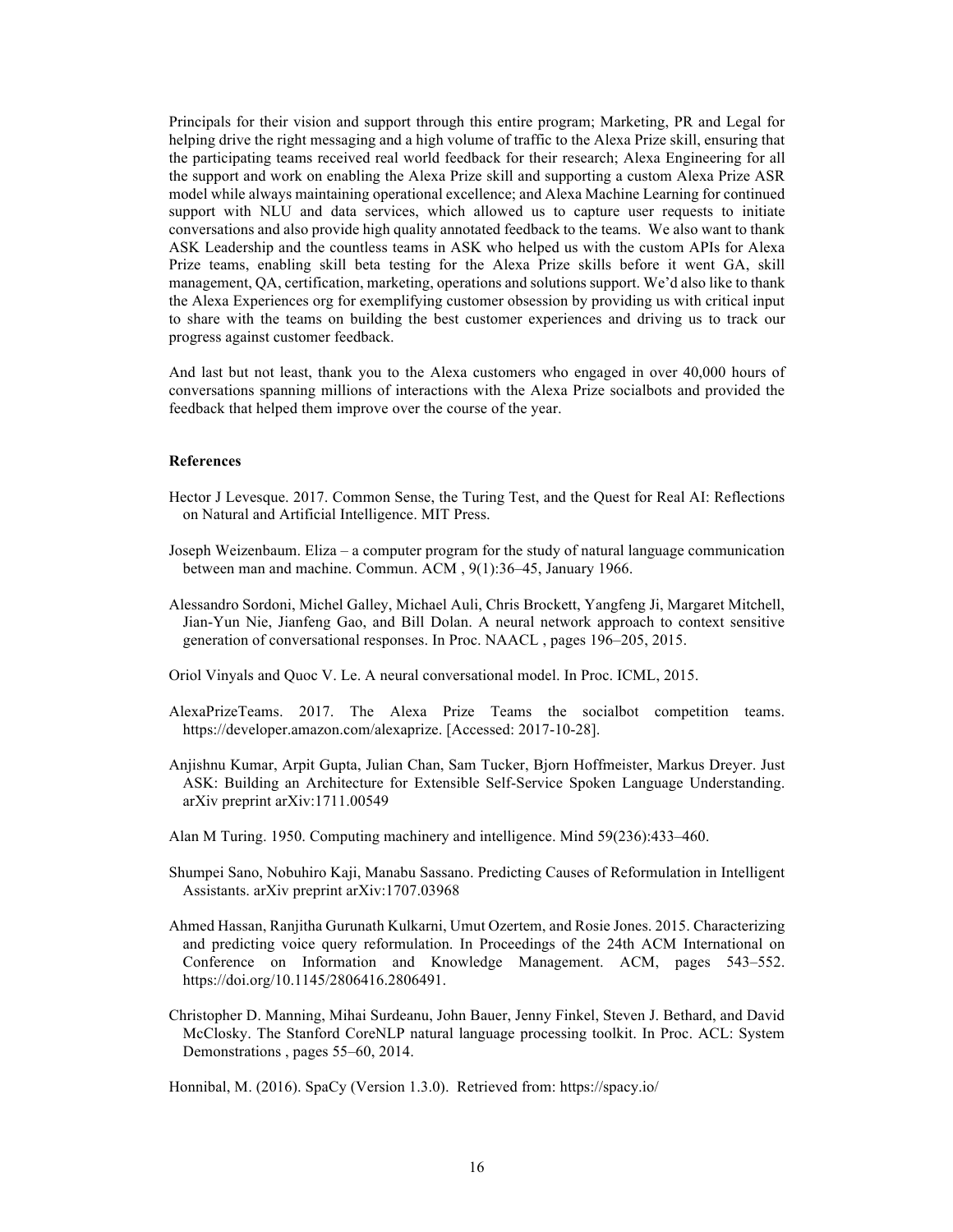Google Natural Language API https://cloud.google.com/natural-language. [Accessed: 2017-10-28].

EVI Knowledge API. https://www.evi.com/about/ [Accessed: 2017-10-28].

- Kurt Bollacker, Colin Evans, Praveen Paritosh, Tim Sturge, and Jamie Taylor. 2008. Freebase: a collaboratively created graph database for structuring human knowledge. In Proceedings of the 2008 ACM SIGMOD International Conference on Management of Data, pages 1247–1250.
- Microsoft Concept Graph API. https://concept.research.microsoft.com/Home/Introduction [Accessed: 2017-10-28].
- WikiData API https://www.wikidata.org/wiki/Wikidata:Main\_Page [Accessed: 2017-10-28].
- Wright, David R. (2005). "Finite State Machines" (PDF). CSC215 Class Notes. David R. Wright website, N. Carolina State Univ. Retrieved July 14, 2012.
- Alicebot http://www.alicebot.org/aiml.html [Accessed: 2017-10-28].
- Iulian Vlad Serban, Alessandro Sordoni, Ryan Lowe, Laurent Charlin, Joelle Pineau, Aaron Courville, Yoshua Bengio. A Hierarchical Latent Variable Encoder-Decoder Model for Generating Dialogues. arXiv preprint arXiv:1605.06069
- Yi Luan, Yangfeng Ji, and Mari Ostendorf. Lstm based conversation models. arXiv preprint arXiv:1603.09457 , 2016.
- R. Kiros, Y. Zhu, R. R. Salakhutdinov, R. Zemel, R. Urtasun, A. Torralba, and S. Fidler. Skipthought vectors. In NIPS, 2015.
- Sepp Hochreiter and Jürgen Schmidhuber. Long short-term memory. Neural computation , 9(8):1735–1780, 1997.
- Sainbayar Sukhbaatar, Arthur Szlam, Jason Weston, and Rob Fergus. Weakly supervised memory networks. CoRR , abs/1503.08895, 2015. URL http://arxiv.org/abs/1503.08895 .
- M. Iyyer, V. Manjunatha, J. Boyd-Graber, and H. Daumé III. Deep unordered composition rivals syntactic methods for text classification. In Proceedings of ACL , 2015.
- Fenfei Guo, Angeliki Metallinou, Chandra Khatri, Anirudh Raju, Anu Venkatesh, Ashwin Ram. Topic-based Evaluation for Conversational Bots. In NIPS, 2017.
- Anu Venkatesh, Chandra Khatri, Ashwin Ram, Fenfei Guo, Raefer Gabriel, Ashish Nagar, Rohit Prasad, Ming Cheng, Behnam Hedayatnia, Angeliki Metallinou, Rahul Goel, Shaohua Yang, Anirudh Raju. On Evaluating and Comparing Conversational Agents. In NIPS, 2017.
- James Surowiecki. The wisdom of crowds: Why the many are smarter than the few and how collective wisdom shapes business. J Surowiecki - Economies, Societies and Nations, 2004 - Little, Brown London
- Flask Python Tool. http://flask.pocoo.org/ [Accessed: 2017-10-28].
- Cristian Danescu-Niculescu-Mizil and Lillian Lee. Chameleons in imagined conversations: A new approach to understanding coordination of linguistic style in dialogs. In Proceedings of the Workshop on Cognitive Modeling and Computational Linguistics, ACL 2011, 2011.